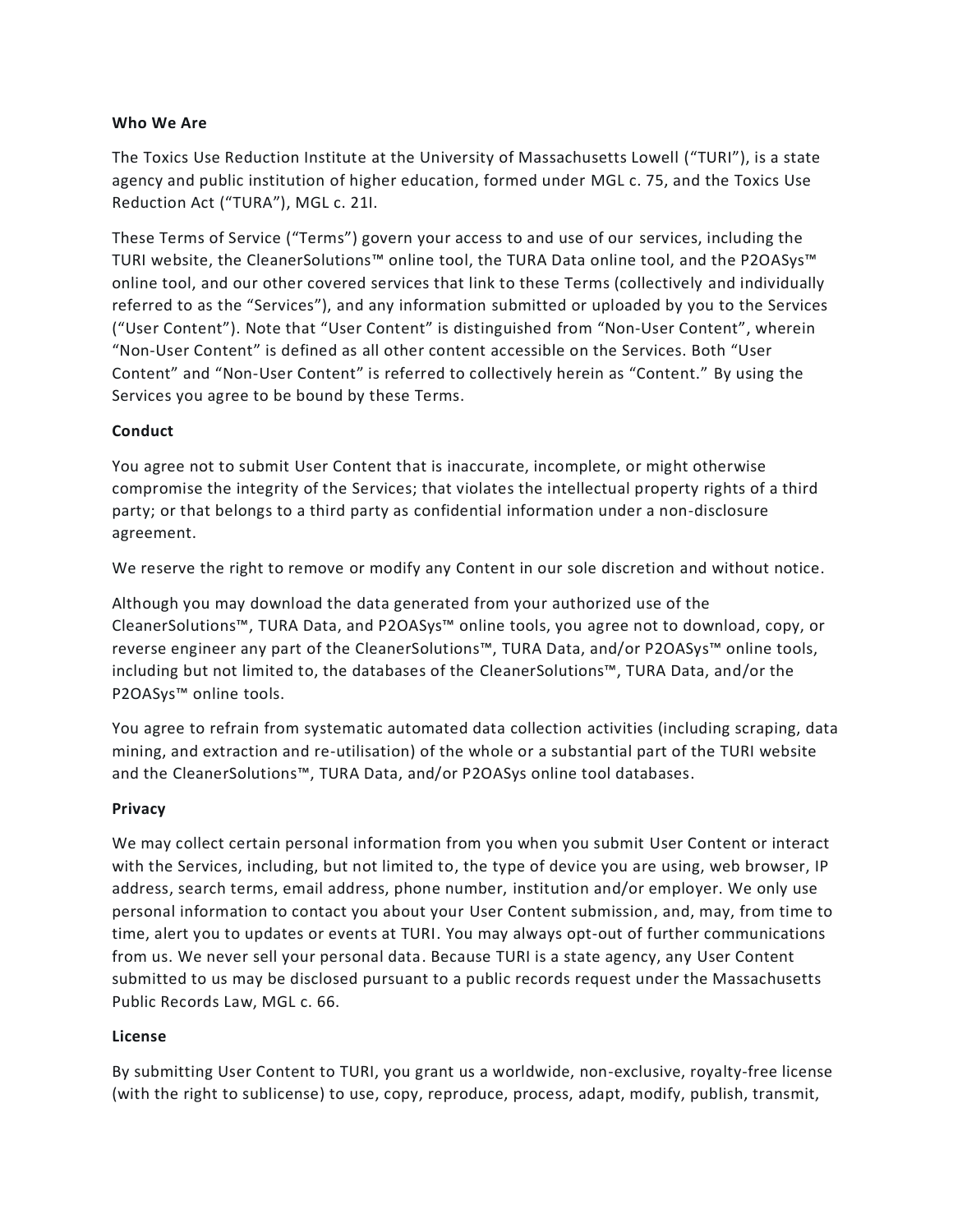display and distribute User Content in any and all media or distribution methods now known or later developed (for clarity, these rights include, for example, curating, transforming, and translating). This license authorizes us to make User Content available to the rest of the world without attribution, and to let others do the same. You agree that this license includes the right for TURI to provide, promote, and improve the Services and to make User Content submitted to or through the Services available to other companies, organizations or individuals for the syndication, broadcast, distribution, promotion, or publication of such User Content on other media and services, subject to our terms and conditions for such User Content use. Such additional uses by TURI, or other companies, organizations or individuals, is made with no compensation paid to you with respect to the User Content that you submit, post, transmit or otherwise make available through the Services as the use of the Services by you is hereby agreed as being sufficient compensation for the User Content and grant of rights herein.

## **Representations and Warranties by You**

You represent and warrant that you have, or have obtained, all rights, licenses, consents, permissions, power and/or authority necessary to grant the rights granted herein for any User Content that you submit, post or display on or through the Services. You agree that User Content will not contain material subject to copyright or other proprietary rights, unless you have necessary permission or are otherwise legally entitled to post the material and to grant TURI the license described above.

You agree to defend, indemnify, and hold harmless TURI, the Commonwealth of Massachusetts, the University of Massachusetts, its Trustees, Officers, servants, and employees from and against any and all third-party claims, demands, and liabilities, including reasonable attorneys' fees, resulting from or arising out of: (i) User Content provided under this Agreement actually or allegedly infringing or violating any patents, copyrights, trade secrets, licenses, or other intellectual property rights of a third-party; (ii) your violation of any of the terms of this Agreement; (iii) any breach of your representations and warranties in this Agreement; or (iv) your failure to comply with your obligations under any and all laws, rules or regulations applicable to you under this Agreement.

Further, you represent and warrant that any User Content that you submit is, to the best of your knowledge and belief, true, complete, and accurate.

## **The Services are Available "AS-IS"**

Your access to and use of the Services or any of the Content are at your own risk. You understand and agree that the Services are provided to you on an "AS IS" and "AS AVAILABLE" basis. Without limiting the foregoing, to the maximum extent permitted under applicable law, TURI DISCLAIMS ALL WARRANTIES AND CONDITIONS, WHETHER EXPRESS OR IMPLIED, OF MERCHANTABILITY, FITNESS FOR A PARTICULAR PURPOSE, OR NON-INFRINGEMENT. TURI makes no warranty or representation and disclaims all responsibility and liability for: (i) the completeness, accuracy, availability, timeliness, security or reliability of the Services or any Content; (ii) any harm to your computer system, loss of data, or other harm that results from your access to or use of the Services or any Content; (iii) the deletion of, or the failure to store or to transmit, any Content and other communications maintained by the Services; (iv) whether the Services will meet your requirements or be available on an uninterrupted, secure, or error-free basis; or (v) any and all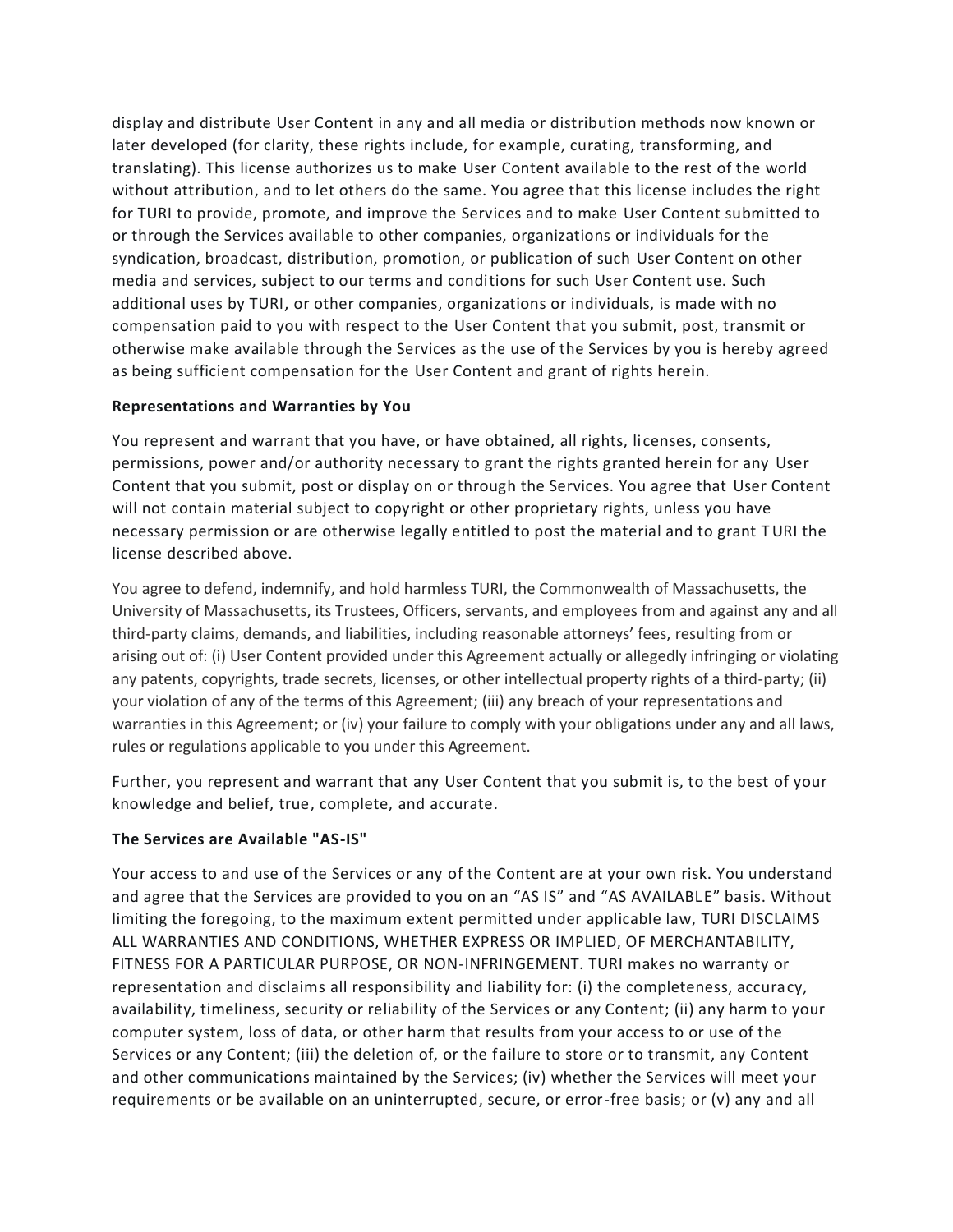individual physical, psychological, or emotional harm, to any degree, incurred through direct or indirect access or use of the Services. No advice or information, whether oral or written, obtained from the TURI or through the Services, will create any warranty or representation not expressly made herein.

# **Limitation of Liability**

TO THE MAXIMUM EXTENT PERMITTED BY APPLICABLE LAW, TURI SHALL NOT BE LIABLE FOR ANY INDIRECT, INCIDENTAL, SPECIAL, CONSEQUENTIAL OR PUNITIVE DAMAGES, OR ANY LOSS OF PROFITS OR REVENUES, WHETHER INCURRED DIRECTLY OR INDIRECTLY, OR ANY LOSS OF DATA, USE, GOODWILL, OR OTHER INTANGIBLE LOSSES, OR ANY BODILY HARM OR DEATH RESULTING FROM (i) YOUR ACCESS TO OR USE OF OR INABILITY TO ACCESS OR USE THE SERVICES; (ii) ANY CONDUCT OR CONTENT OF ANY THIRD PARTY ON THE SERVICES, INCLUDING WITHOUT LIMITATION, ANY DEFAMATORY, OFFENSIVE OR ILLEGAL CONDUCT OF OTHER USERS OR THIRD PARTIES; (iii) ANY CONTENT OBTAINED FROM THE SERVICES; OR (iv) UNAUTHORIZED ACCESS, USE OR ALTERATION OF YOUR TRANSMISSIONS OR CONTENT. IN NO EVENT SHALL THE AGGREGATE LIABILITY OF TURI EXCEED THE GREATER OF ONE HUNDRED U.S. DOLLARS (U.S. \$100.00) OR THE AMOUNT YOU PAID TURI, IF ANY, IN THE PAST SIX MONTHS FOR THE SERVICES GIVING RISE TO THE CLAIM. THE LIMITATIONS OF THIS SUBSECTION SHALL APPLY TO ANY THEORY OF LIABILITY, WHETHER BASED ON WARRANTY, CONTRACT, STATUTE, TORT (INCLUDING NEGLIGENCE) OR OTHERWISE, AND WHETHER OR NOT TURI HAS BEEN INFORMED OF THE POSSIBILITY OF ANY SUCH DAMAGE, AND EVEN IF A REMEDY SET FORTH HEREIN IS FOUND TO HAVE FAILED OF ITS ESSENTIAL PURPOSE.

## **Intellectual Property**

TURI, UMASS®, the University of Massachusetts, CleanerSolutions™, P2OASys™, and associated logos are trademarks and the exclusive property of the University of Massachusetts. Their use is prohibited without the University's prior written permission.

Content created, modified, compiled, arranged, and/or displayed by TURI and/or by TURI's agents or representatives through the Services is copyrightable material that is exclusively owned by TURI, and is protected under and subject to all of the rights and remedies provided under the U.S. Copyright Act at 17 USC §§ 101 et seq. Therefore, unless otherwise expressly allowed for herein or unless expressly approved in writing by TURI, any copying or distribution of the Content is prohibited and is a violation of the U.S. Copyright Law and world copyright laws under, for example, the Berne Convention and the Universal Copyright Convention.

## **General**

We may revise these Terms from time to time. The changes will not be retroactive, and the most current version of the Terms will govern our relationship with you. By continuing to access or use the Services after those revisions become effective, you agree to be bound by the revised Terms.

The laws of the Commonwealth of Massachusetts, excluding its choice of law provisions, will govern these Terms and any dispute that arises between you and TURI. All disputes related to these Terms or the Services will be brought solely in the Suffolk County Superior Court located in